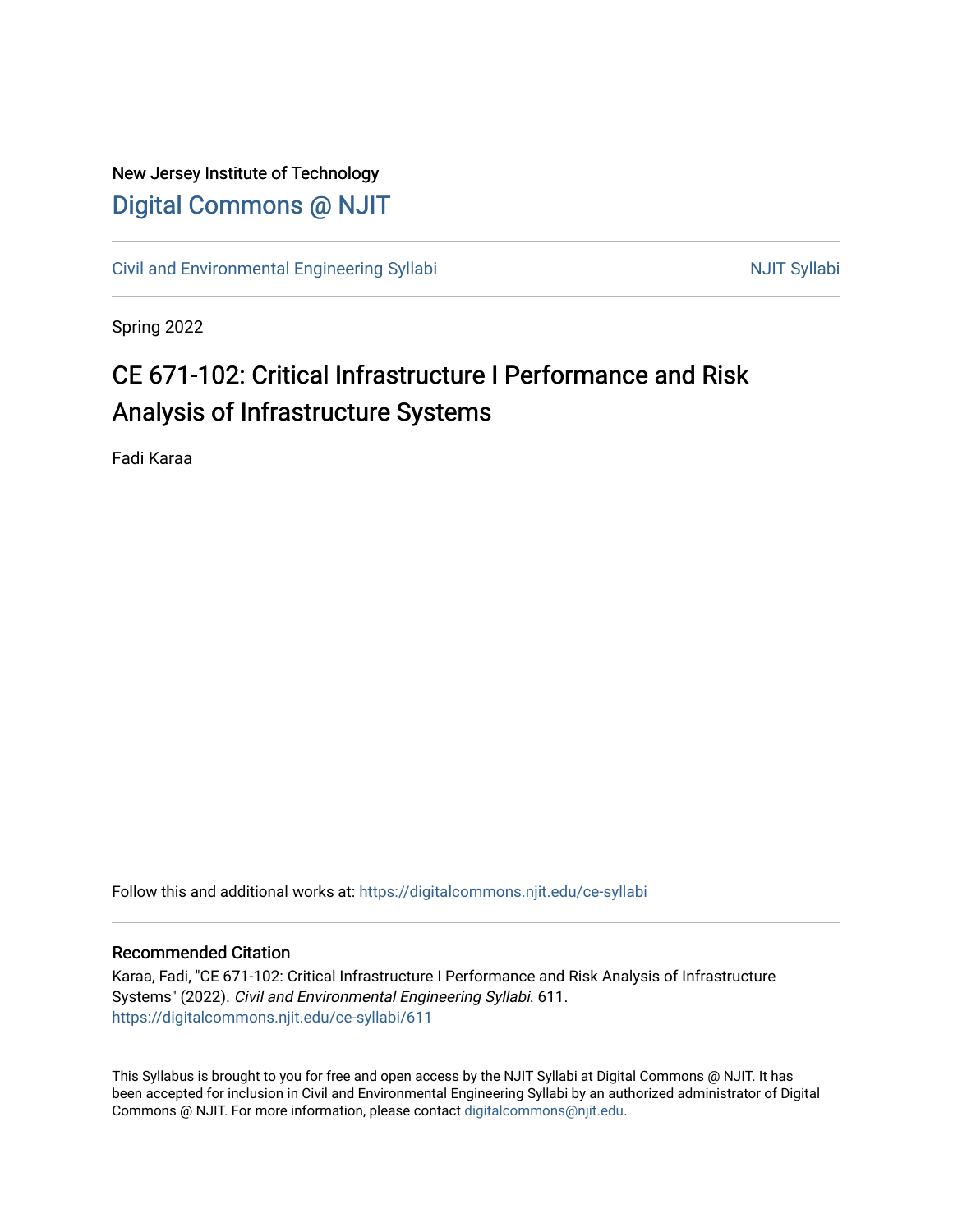Dr. Fadi Karaa Spring, 2022



### **CE 671-102: Critical Infrastructure I Performance and Risk Analysis of Infrastructure Systems**

Class Hours

Wed 6:00PM-8:50 PM KUPF 104 (First Day of Class Jan 19, 2021 will be online)

Office Hours (On-line; Office at Colton 274 for special circumstances)

Wed 4:30 PM- 6:00 PM On-Line or by e-mail or appointment at (973) 642-4198 or [karaa@njit.edu](mailto:karaa@njit.edu)

Canvas: <https://njit.instructure.com/courses/15764>

**Prerequisites:** (MATH 225 –Survey of Prob. & Stats. Or equivalent)

**Instructor**: Fadi A. Karaa, PhD

REQUIRED TEXT

Martland, Carl, "Toward More Sustainable Infrastructure", 2012, John Wiley & Sons, Incorporated, ISBN:9780470448762. This textbook is referred to in syllabus as TMSI.

#### OTHER REFERENCES

Hudson, W. Ronald, Hass, R. and Uddin, W., *Infrastructure Management, Design, Construction, Maintenance, Rehabilitation, Renovation, McGraw Hill, 1997, out of print, ISBN 0-07-030895-0.* This textbook is referred to as IM. Chapters from IM are listed as further reading background, and are optional.

Grigg, Neil S., *Water, Wastewater and Stormwater Infrastructure Management,* Lewis Publishers, CRC Press[, www.crpress.com,](http://www.crpress.com/) 2003, ISBN number 1-56670-573-8.

Other files are assigned electronically as supplemental readings and will be posted on Canvas or emailed in some cases to class participants. These are denoted in course outline as Efiles.

#### COURSE DESCRIPTION:

This course presents a Comprehensive systems approach to infrastructure asset management across areas of public and private infrastructure. Topics include the framework of integrated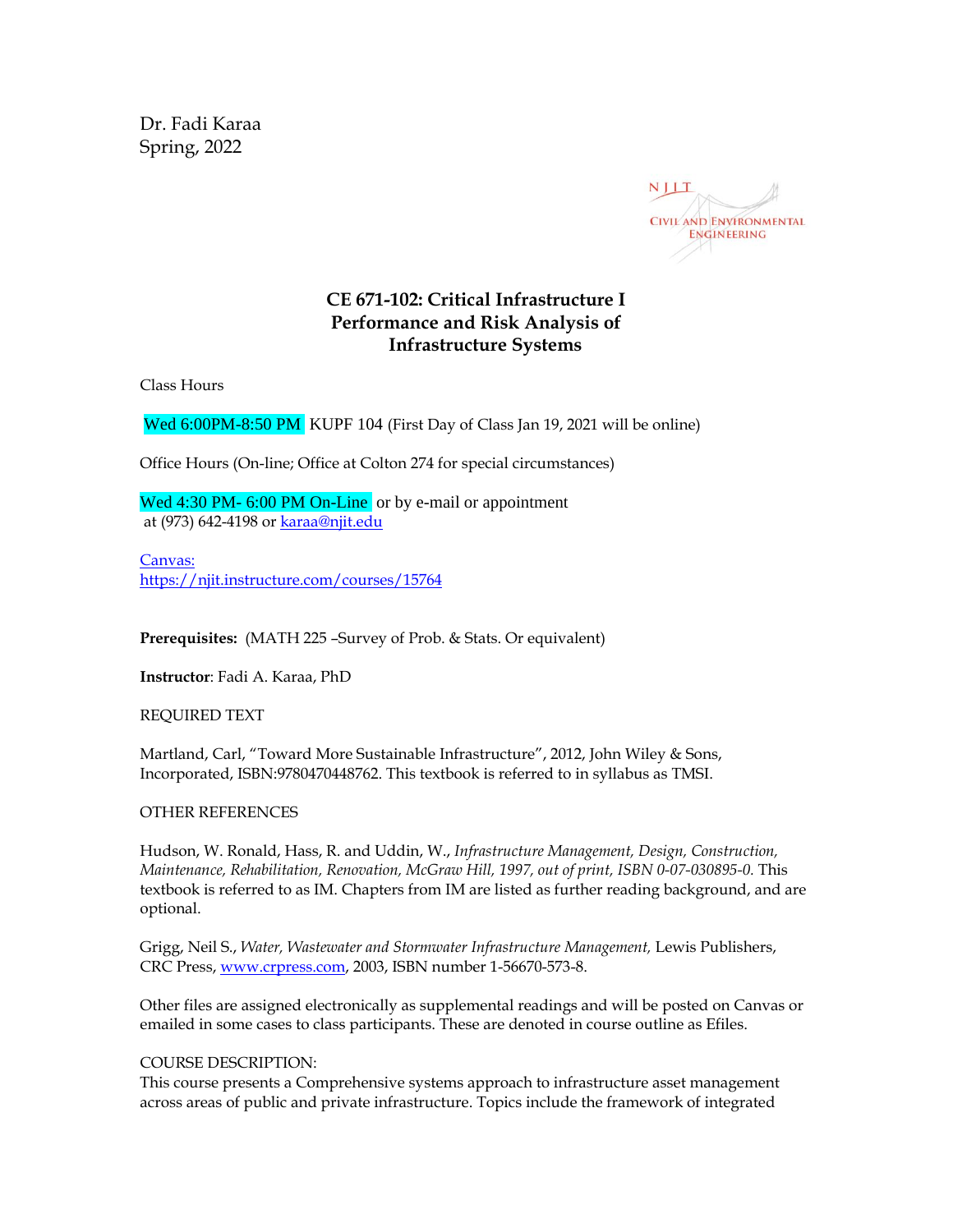asset management illustrated in transportation, water and wastewater systems, the economic evaluation of infrastructure options, using life cycle cost analysis (LCCA) and cost-benefit analysis (CBA). The elements of performance measurement and modeling, including condition assessment and information management, failure and impact analysis are covered. Decision and risk analysis are covered to enable students to develop a holistic economic, performance and risk analysis approach to infrastructure management illustrated in a term project. Infrastructure financing options and private-public partnerships are presented and discussed

#### LEARNING OUTCOMES

This course covers the analytical issues related to the modern approach of infrastructure management. Using the methodologies covered, you should be able to:

- Analyze potential infrastructure projects or alternative configurations.
- Perform a professional comparative economic/financial analysis of infrastructure projects
- Understand and apply the concepts of life-cycle analysis and their particular relevance to infrastructure maintenance, rehabilitation and reconstruction.
- Understand the components of modern Asset Management, condition assessment and performance measurement.
- Understand the concepts and high-level architecture of IT-based maintenance management systems, and the multi-step managerial approach to maintenance management.
- Develop an understanding of the range of techniques for project evaluation, prioritization and optimization of work programs
- Understand the methodology of risk analysis and its application to infrastructure problems.
- Identify the components and process flow of a comprehensive Infrastructure Assessment study applied to a wastewater network.

| Week           | Date      | Textbook/Reading       | Assignment           | Topics                          |
|----------------|-----------|------------------------|----------------------|---------------------------------|
| 1              | $19$ -Jan | TMSI Ch. 1, Efiles,    | Assignment 1 (2)     | Introduction to                 |
|                |           | National Council on    | week): Case on       | Infrastructure Mgmt, Asset      |
|                |           | Public Works           | Infrastructure       | Management, Project             |
|                |           | Improvement            | Development          | Evaluation, Infrastructure      |
|                |           |                        | Strategy,            | Impact Hierarchy in             |
|                |           |                        | Infrastructure Links | Development                     |
|                |           |                        | to Economy - Part 1  |                                 |
| $\overline{2}$ | $26$ -Jan | Efiles, TMSI Ch. 4,    |                      | Infrastructure Links to the     |
|                |           | Role of Infrastructure |                      | Economy - Part 2; Public        |
|                |           | on Economic            |                      | Perspective: Economic,          |
|                |           | Recovery, Growth       |                      | Environmental & Social          |
|                |           | and Trade              |                      | Concerns in Project             |
|                |           |                        |                      | Evaluation                      |
| 3              | 2-Feb     | TMSI Ch.7, Efiles      | Assignment 2 (2)     | <b>Annuity Analysis; Future</b> |
|                |           |                        | week): Financial     | and Present Value               |
|                |           |                        | Analysis/Project     | Analysis; Financial             |
|                |           |                        | Evaluation           | Analysis of Projects            |
| 4              | 9-Feb     | Efiles (On-line)       |                      | Capital Budgeting;              |
|                |           |                        |                      | <b>Evaluation Techniques,</b>   |

COURSE OUTLINE (Subject to updating throughout semester)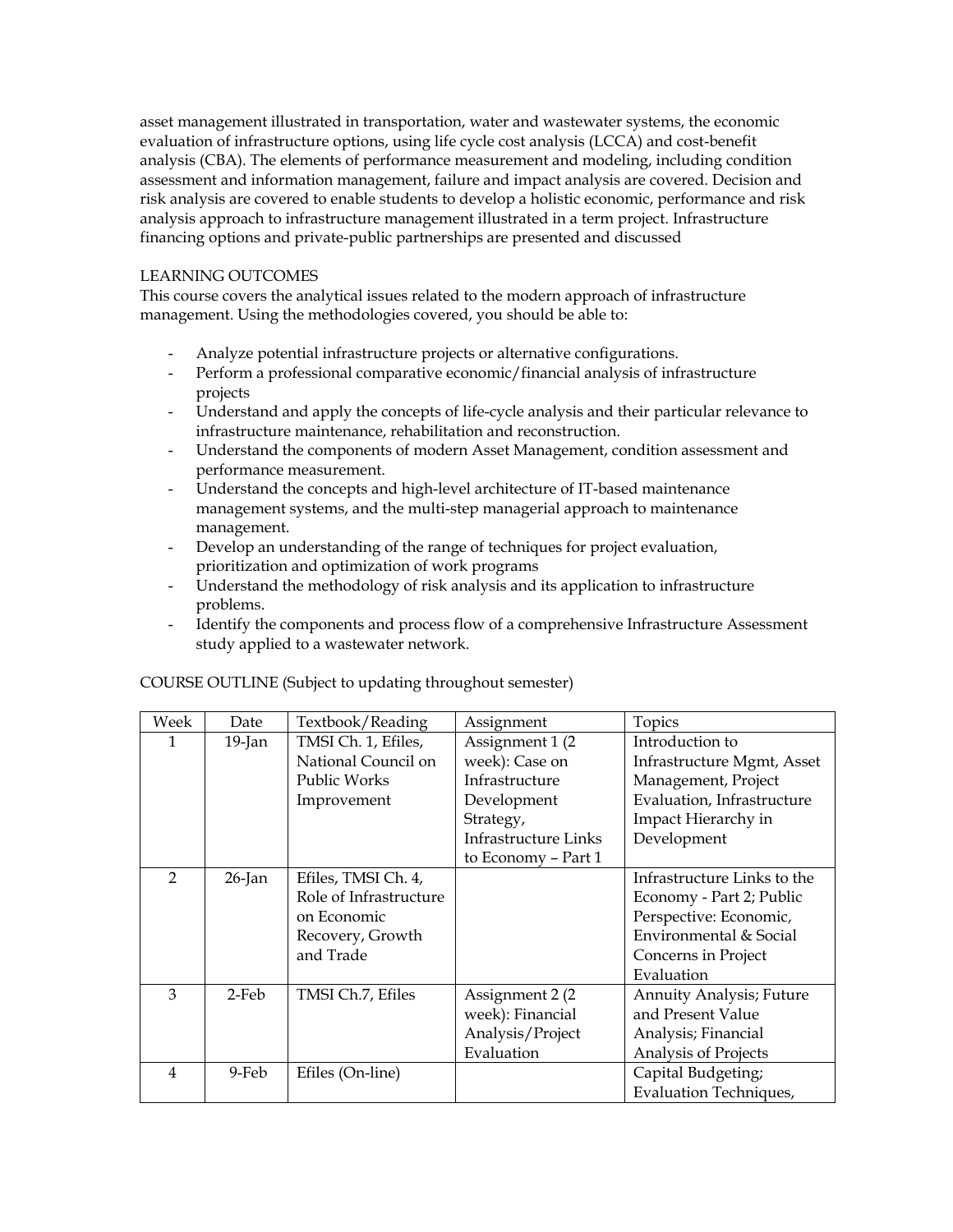|                |           |                                                                                                                                                                  |                                                                                                            | Cost-Benefit Analysis<br>(CBA) Primer; LCCA                                                                                                                |
|----------------|-----------|------------------------------------------------------------------------------------------------------------------------------------------------------------------|------------------------------------------------------------------------------------------------------------|------------------------------------------------------------------------------------------------------------------------------------------------------------|
| 5              | 16-Feb    | EFiles, BCA, LCCA<br>Primers, DOT<br>examples/manuals,                                                                                                           | Assignment 3 (2)<br>week): CBA, LCCA,<br>Project and Capital<br><b>Budgeting Financial</b><br>Models       | <b>Benefit-Cost Analysis</b><br>(BCA) and Life Cycle Cost<br>Analysis Methods;                                                                             |
| 6              | 23-Feb    | Efile, TMSI Ch. 9 and<br>10,                                                                                                                                     |                                                                                                            | NPV and IRR Methods<br>with Depreciation and<br>Taxation Effects; Taxation<br>and Depreciation; Capital<br>Rationing, Project<br>Prioritization            |
| $\overline{7}$ | 2-Mar     | TMSI Ch. 3,<br>Assignment 4:<br>Chapter 3, Consumer<br>Surplus, Elasticity of<br>Demand Assignment,<br>Consumer and<br>Producer Surplus                          |                                                                                                            | Economic Analysis of<br><b>Infrastructure Projects</b><br>(Pricing, consumer Surplus,<br>economies of scale, etc.)                                         |
| 8              | 9-Mar     | <b>Transportation Asset</b><br>Management E-Files                                                                                                                |                                                                                                            | <b>Transportation Asset</b><br>Management;<br>New Guide; Advances<br>State of the Practice                                                                 |
|                | 13-19Mar  | SPRING RECESS                                                                                                                                                    |                                                                                                            |                                                                                                                                                            |
| 9              | 23-Mar    | Mid-Term Exam                                                                                                                                                    | Abstract for Term<br>project Due                                                                           |                                                                                                                                                            |
| 10             | 30-Mar    | TMSI Ch. 11.1 and<br>11.2, Efiles<br>TMSI, Ch. 2, System<br>Performance; Efile,<br>"Performance of<br><b>Water Distribution</b><br>Networks", Karaa<br>and Marks | Assignment 5:<br><b>Infrastructure Master</b><br>Planning Analysis<br>Case Design of<br>Performance Model; | Infrastructure Planning,<br>Maintenance Mgmt.<br>Systems/Condition<br><b>Assessment Performance</b><br>Models, Measurement,<br><b>Deterioration Curves</b> |
| 11             | 6-Apr     | TMSI Ch. 11.3, 11.4,<br><b>Efiles Paper</b><br>Handouts, DA E-File                                                                                               | Decision and Risk<br>Analysis Modeling<br>Assignment 6 (2)<br>weeks)                                       | Dealing with Uncertainty,<br>Infrastructure<br>Decision/Risk Analysis,<br>Project Teams Integration<br><b>Planning Meeting</b>                             |
| 12             | 13- Apr   | E-Files, TMSI Ch. 13,<br>Handout on Bayesian<br>Methods, and Value<br>of Information Term<br>Project Final<br>Planning                                           |                                                                                                            | Decision and Risk Analysis<br>Modeling, Bayesian<br>Updating (ctd.)                                                                                        |
| 13             | $20$ -Apr | Papers (wastewater<br>system IM, optimal<br>replacement time<br>concepts, E-Files)                                                                               |                                                                                                            | Wastewater Infrastructure<br>Management and Optimal<br>replacement Time<br>Concepts; Integrated IMS<br>Case Infiltration and                               |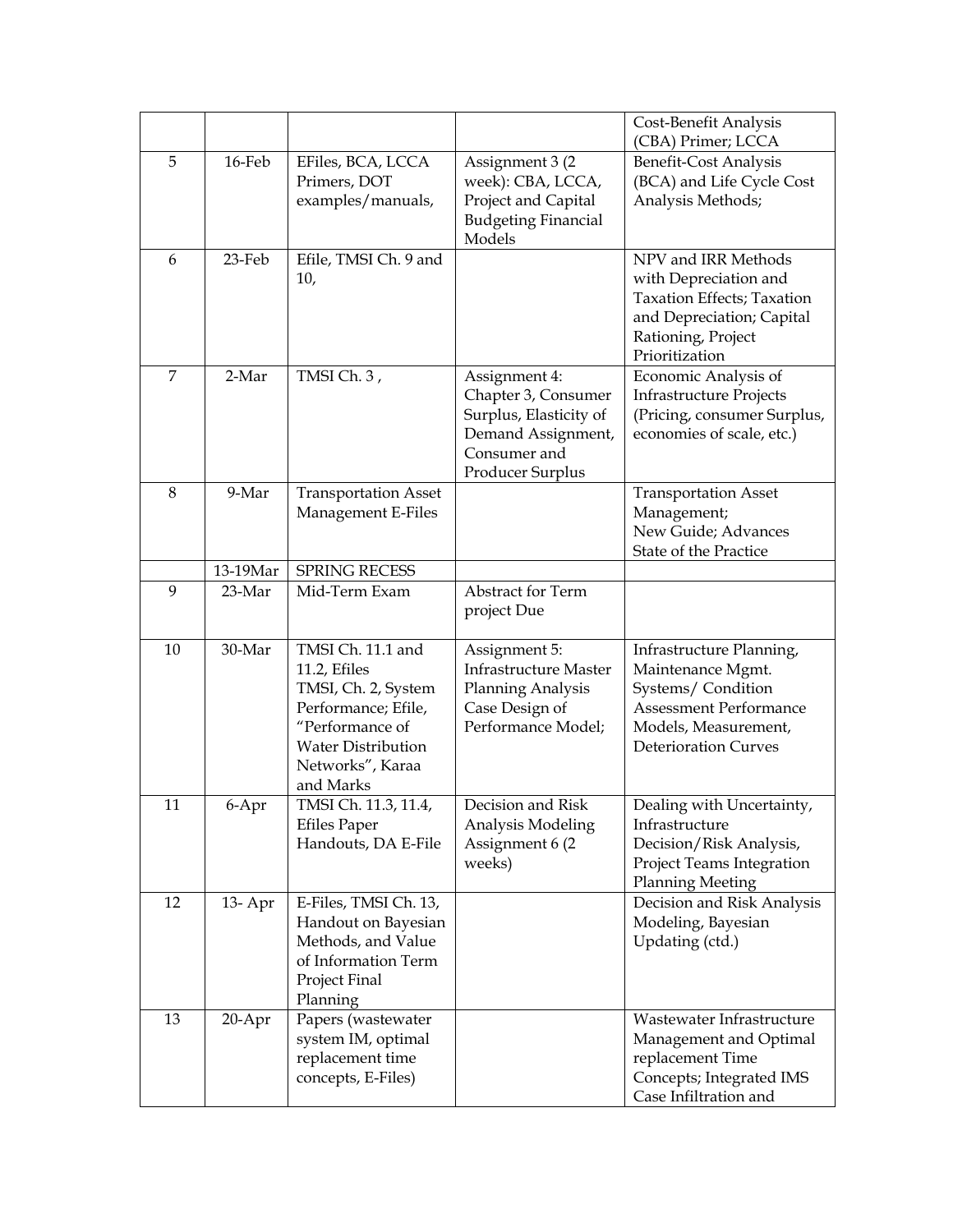|    |          |                       | Inflow, Program                 |
|----|----------|-----------------------|---------------------------------|
|    |          |                       | Prioritization                  |
| 14 | $27-Apr$ | Papers (water         | Optimization Models for         |
|    |          | distribution          | Infrastructure Portfolio        |
|    |          | budgeting models,     | Management and                  |
|    |          | Sewer I&I control, E- | Advanced Computerized           |
|    |          | Files)                | <b>Condition Assessment</b>     |
|    |          |                       | Techniques                      |
| 15 | 4-May    | Team Final            | <b>Presentation Term Papers</b> |
|    |          | Presentations         |                                 |

Final Exam date (May 6 to 12) may be used for continuation of class presentations if needed.

NJIT Honor Code: the NJIT Honor Code will be upheld; any violations will be brought to the immediate attention of the Dean of Students.

#### GRADING POLICY:

In order to cover a broad cross-section of subjects, Students will be asked to write a paper and present their key points during a 10-15 minute presentation. This term paper/presentation will account for 35% of the overall grade.

The overall term grade will be based on the following elements:

Paper/Presentation: 35% (Term Paper Expectations and Grading model will be provided in detailed document) Homework and Class Participation: 35% Mid-Term: 30%

Note: March 16 Class does not meet as it is Spring recess Week.

(Note: THE WEIGHTS of GRADES may be adjusted).

CEE Mission, Program Educational Objectives and Student Outcomes

The mission of the Department of Civil and Environmental Engineering is:

- $\Box$  to educate a diverse student body to be employed in the engineering profession
- $\Box$  to encourage research and scholarship among our faculty and students

 $\Box$  to promote service to the engineering profession and society

Our Program Educational Objectives are reflected in the achievements of our recent alumni: 1. Engineering Practice: Alumni will successfully engage in the practice of civil engineering within industry, government, and private practice, working toward safe, practical, sustainable solutions in a wide array of technical specialties including construction, environmental, geotechnical, structural, transportation, and water resources.

2. Professional Growth: Alumni will advance their technical and interpersonal skills through professional growth and development, activities such a graduate study in engineering, research and development, professional registration and continuing education; some graduates will transition into other professional fields such as business and law through further education.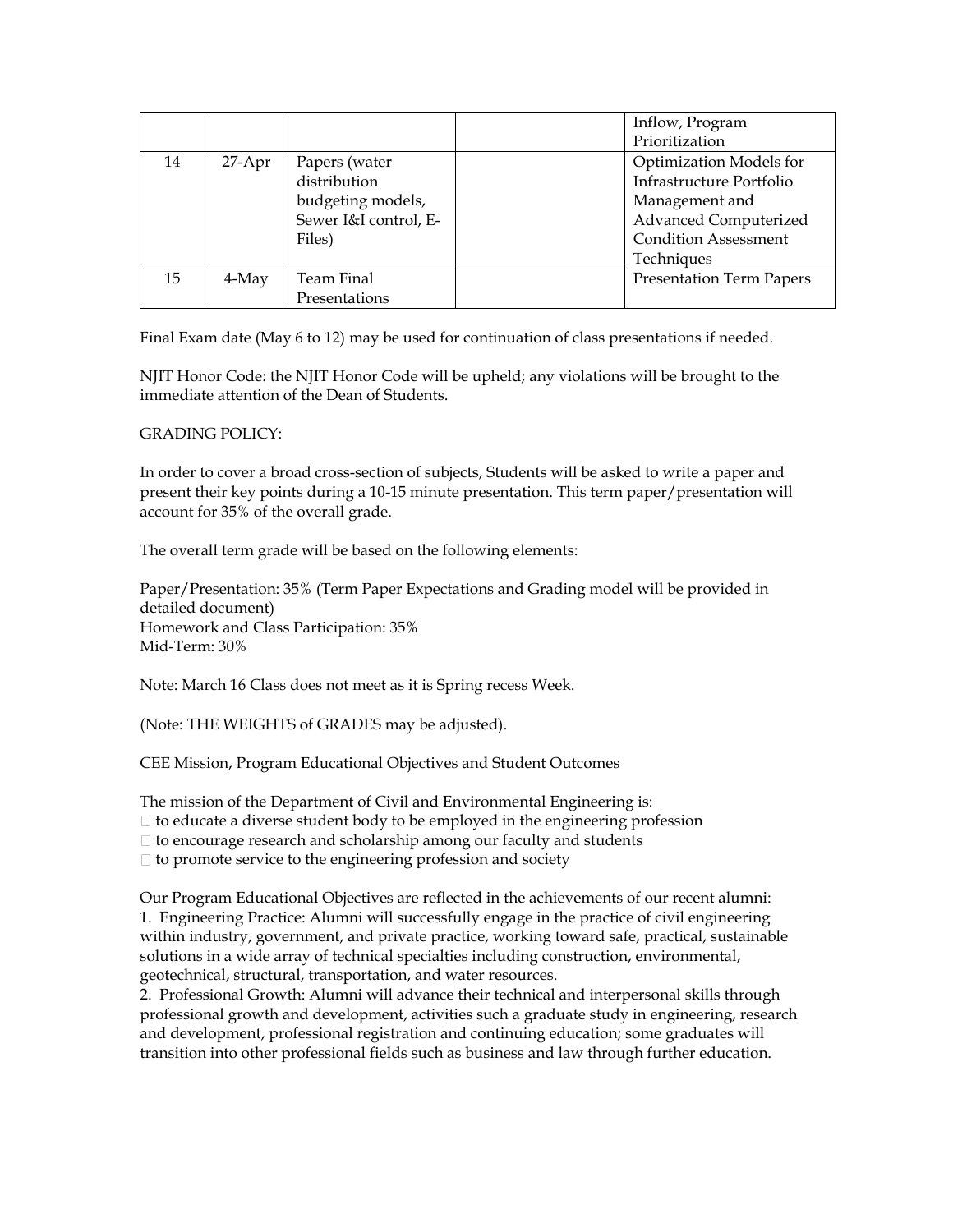3. Service: Alumni will perform service to society and the engineering profession through membership and participation in professional societies, government, educational institutions, civic organizations, charitable giving and other humanitarian endeavors.

Our Student Outcomes are what students are expected to know and be able to do by the time of their graduation:

1. an ability to identify, formulate and solve complex engineering problems by applying principles of engineering, science and mathematics.

2. an ability to apply engineering design to produce solutions that meet specified needs with consideration of public health, safety and welfare, as well as global, cultural, social, environmental and economic factors.

3. an ability to communicate effectively with a range of audiences.

4. an ability to recognize ethical and professional responsibilities in engineering situations and make informed judgments, which must consider the impact of engineering solutions in global, economic, environmental and societal contexts.

5. an ability to function effectively on a team whose members together provide leadership, create a collaborative and inclusive environment, establish goals, plan tasks and meet objectives.

6. an ability to develop and conduct appropriate experimentation, analyze and interpret data and use engineering judgment to draw conclusions.

7. an ability to acquire and apply new knowledge as needed, using appropriate learning strategies.

| January | 17 | Monday   | Martin Luther King, Jr. Day                                                                                 |
|---------|----|----------|-------------------------------------------------------------------------------------------------------------|
| January | 18 | Tuesday  | <b>First Day of Classes</b>                                                                                 |
| January | 22 | Saturday | <b>Saturday Classes Begin</b>                                                                               |
| January | 24 | Monday   | Last Day to Add/Drop a Class                                                                                |
| January | 24 | Monday   | Last Day for 100% Refund, Full or<br><b>Partial Withdrawal</b>                                              |
| January | 25 | Tuesday  | W Grades Posted for Course<br>Withdrawals                                                                   |
| January | 31 | Monday   | Last Day for 90% Refund, Full or<br>Partial Withdrawal, No Refund for<br>Partial Withdrawal after this date |

#### Spring 2022 Academic Calendar